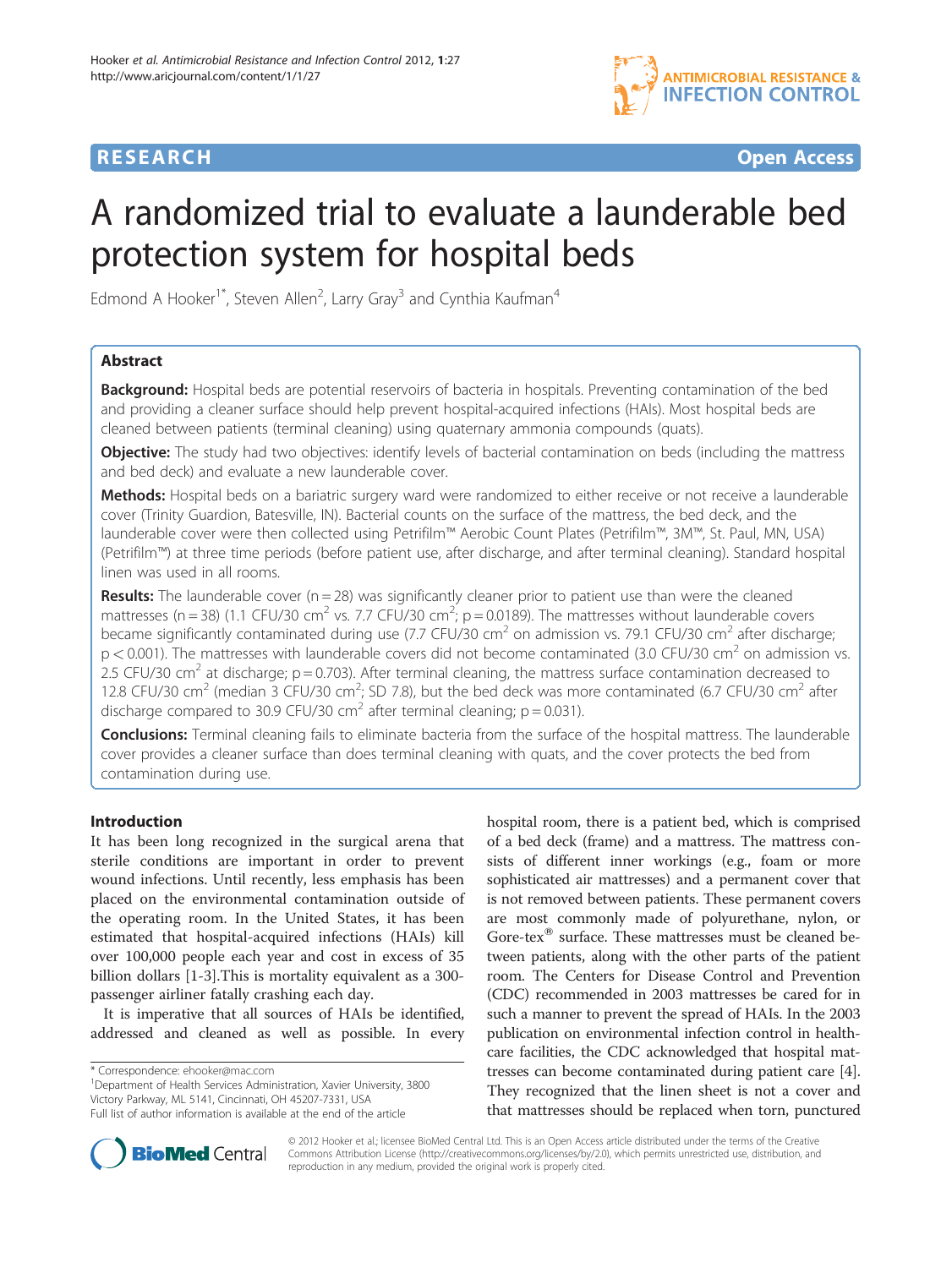or stained. They recommended that mattresses be cleaned and disinfected between patients using Environmental Protection Agency (EPA)- registered disinfectants that are compatible with the mattress cover materials to prevent tears, cracks and holes in the cover. Finally, the CDC recommend laundering mattress covers that are made of fabric and all pillow covers.

The Centers for Disease Control and Prevention (CDC), in its most recent guideline for disinfection and sterilization in healthcare facilities, considers many areas of the patient room to be "non-critical" and does not make specific recommendations for cleaning standards for these areas [[5](#page-5-0)]. According to this guideline, bedrails are non-critical surfaces. The mattress and bed deck are not specifically adressed in the new guidelines. Several studies have shown that the entire hospital room, and especially the hospital bed, commonly remains contaminated even after terminal cleaning, the cleaning that occurs after the patient is discharged [[6-9\]](#page-5-0). Recent studies have shown that, if the previous occupant had infections with methicillin-resistant Staphylococcus aureus (MRSA), vancomycin-resistant Enterococcus (VRE), or Clostridium difficile, there is a significantly increased risk of the subsequent patient contracting diseases caused by these organisms [[10-12\]](#page-5-0).

Several studies have documented the hospital mattress as a vector for HAIs. In England, two different research teams have isolated Pseudomonas aeruginosa inside mattresses during outbreaks of P. aeruginosa at their facilities [\[13,14](#page-5-0)]. Another English hospital cultured MRSA from foam mattresses during an outbreak of MRSA [\[15](#page-5-0)]. In the United States, Canada, and England, antibioticresistant strains of Acinetobacter have been isolated from mattresses during outbreaks of Acinetobacter in burn units [[16-18\]](#page-5-0). One incubator mattress was implicated in an outbreak of neonatal gastroenteritis with Samonella-wien [[19](#page-5-0)]. There is published evidence that demonstrates enhanced cleaning of the hospital room may help decrease the transmission of infections from the environment [[20-23](#page-6-0)].

In the hospital environment, other than the operating room, the guiding principle for cleaning has been to decrease contamination without any attempt to achieve sterilization. Three authors have proposed levels of bacterial contamination that might be an acceptable standard for assessing terminal cleaning of hospital rooms [[24](#page-6-0)-[26](#page-6-0)]. Unfortunately, there is no evidence that these levels of contamination are low enough to help prevent HAIs.

In order to provide the cleanest possible environment for patients, many hospitals have enhanced cleaning efforts in rooms. Curtains are no longer simply cleaned when they are visually soiled; they are replaced after each patient use because research has shown how contaminated curtains can become. Some hospitals are testing the use of ultraviolet lights and hydrogen peroxide as means to more effectively kill bacteria and decrease hospital-acquired infections. However, one area that has not received enough attention is the hospital bed. Of all of the areas in the hospital room, the hospital bed is the object with which patients have the most contact.

Determining the level of bacterial contamination in hospital rooms is critical to developing housekeeping methods to decrease HAIs. The Centers for Medicare and Medicaid Services have recently mandated that hospitals enact an infection prevention and control program that includes "appropriate monitoring of housekeeping...to ensure that the hospital maintains a sanitary environment." [[27](#page-6-0)]

In 2011, Trinity Guardion (Batesville, IN) developed a launderable cover for hospital beds. This cover is engineered to protect the mattress and the bed deck from contamination, and it allows hospitals to launder the cover between patients. There are no published studies evaluating the performance of these covers in the clinical environment.

The current research focuses on the potential ability of these new launderable covers to reduce bacterial contamination of hospital beds. Prior research on bacterial contamination in hospitals has used a number of methods for enumerating bacteria on surfaces. A commonly reported method is to utilize moistened cotton-tip or rayon-tipped swabs [[7,12,](#page-5-0)[28,29](#page-6-0)]. In recent years several authors have used contact plates, Replicate Organism Detection and Counting (RODAC™) and contact slides (DIPSLIDE™), to detect and enumerate bacteria on environmental surfaces [\[8](#page-5-0),[30](#page-6-0)]. Other authors have described using gauze to rub the surface [[18](#page-5-0)].

In the food industry, it is common to use Petrifilm™ plates (3M™, St. Paul, MN, USA) to enumerate bacterial counts in food processing plants. These plates are easy to use and do not require the use of a microbiological laboratory. One researcher used the Petrifilm™ Staph Express Plates to detect methicillin-resistant Staphylococcus aureus (MRSA) on egg-crate mattresses [[31](#page-6-0)].

The current research had three goals. The first goal was to evaluate how well terminal cleaning eliminates bacteria from hospital beds (mattresses and bed deck). The second goal was to compare bacterial contamination of beds after terminal cleaning to the contamination on a laundered cover. The third goal was to compare contamination on beds protected by a sheet to those covered with a launderable cover and a sheet.

#### Materials and methods Petrifilm™

Several styles of Petrifilm™ plates are available to identify bacterial contamination on surfaces. Petrifilm™ Aerobic Count Plates (Petrifilm™) consist of standard bacterial nutrients in a cold-water soluble gel. The gel is manufactured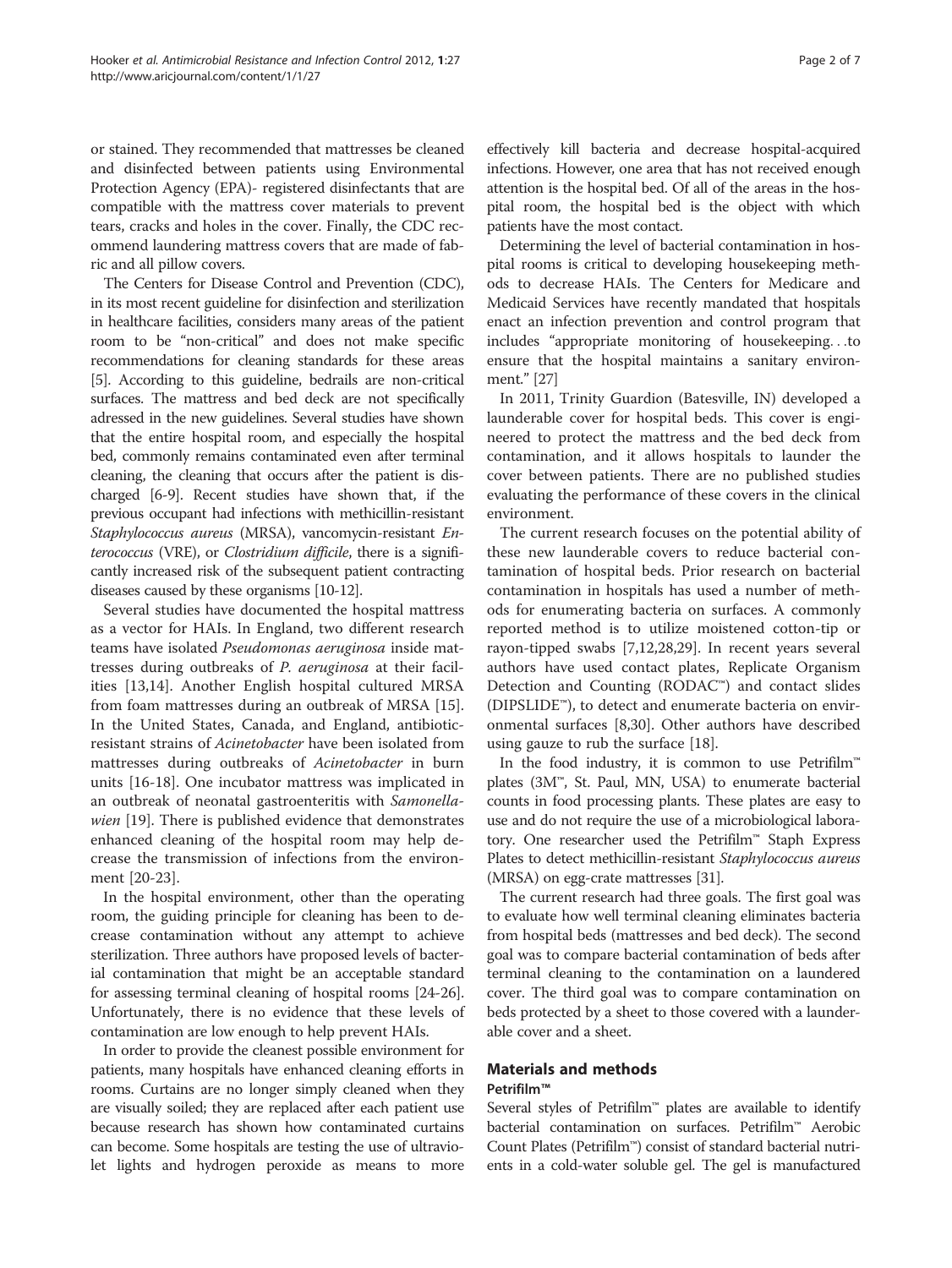and applied as a thin coating onto a sheet of clear flexible plastic material measuring 75 mm by 95 mm. The plates are dehydrated and packaged 50-plates-per-pack. Plates must be hydrated with buffered peptone water broth prior to use. Red colonies on the gel identify bacterial growth. Hydrated plates were stored in clean plastic bags at 4 °C for up to two weeks prior to use. Each hydrated plate was applied to the surface being sampled for 10 seconds. Sampling was standardized so that samples were all taken from the center of the top of the mattress and bed deck.

#### Hospital mattress

All beds used in the study were Hill-Rom VersaCare<sup>®</sup> beds. The beds' mattresses each had an air mattress core and a cover made of non-permeable stamped layers of polyurethane coated nylon. All beds were located on a bariatric surgery unit of a community hospital.

#### Launderable mattress cover

The cover is made of a fluid-impermeable, breathable polyurethane fabric with knitted polyester backing. It is manufactured using welded seams (Trinity Guardion, Batesville, IN, USA) (Figure 1). Pockets on each end encapsulate the mattress and the cover fits snugly around the bed deck to keep fluids from being trapped between the bed deck and the mattress. The cover does not interfere with the operation of the bed and can be laundered in hot or cold water. Chlorine use does not damage the cover. During the study, each cover was laundered between uses in a commercial laundry using multiple cycles with detergent, chlorine bleach, and multiple hot water rinses. Covers were then dried at over 200°Fahrenheit (93°Celcius) for 30 minutes.

#### Bed deck

The bed deck is the metal frame upon which the hospital mattress rests.

Figure 1 Launderable cover by Trinity Guardion showing how the cover protects both the mattress and bed deck.

#### Randomization

Beds were randomized to receive or not receive a launderable mattress and bed deck cover (launderable cover). Randomization was performed using a chart that assigned beds based on the time the page for terminal room clean request was received. Upon receiving a page that the room was ready to be cleaned, nursing staff determined if the bed would receive a launderable cover or not. Environmental services personnel cleaned the rooms, and were aware of the ongoing study of cleanliness of the mattresses.

#### Cleaning of the standard mattress and bed deck

All beds were cleaned using EnverrosSanimaster 4 (Ecolab Inc., St. Paul, MN) diluted 1:128. The disinfectant was prepared using an automated mixing system, and clean rags were used once and never returned to the cleaning solution. Beds were not cleaned using detergent prior to disinfection and were not rinsed after disinfection.

#### Sampling procedure

After rooms were terminally cleaned, the mattress surface and the bed deck of all beds were sampled. If the bed received a cover, the cover was sampled after being applied to the bed. All mattresses, with or without a launderable cover, were covered with clean sheets. When the patient was discharged, the bed linen was removed and the mattress surface and bed deck of all beds were sampled prior to terminal cleaning. If the mattress had received a launderable cover, that cover was sampled and then removed. The underlying mattress surface was then sampled. Environmental services then cleaned the bed, and the mattress surface and bed deck were again sampled. If the patient was discharged in less than 24 hours, the bed was removed from the study.

#### Laboratory procedure

Petrifilm™ plates were incubated for 24 hours at 37 °C in 5-7 % CO2. After incubation, plate counts were performed visually. A red colony within the hydrated area was counted as one colony-forming unit (CFU). All counts were per 30 cm<sup>2</sup>. Counts of greater than 300 CFU per 30 cm2 were recorded as "too-numerous-to-count" (TNTC). After performing the count, the Petrifilm™ plate was blotted onto 5 % sheep blood agar medium (BA). Growth was examined after BA was incubated overnight at 37 °C in 5-7 % CO2. Bacteria were identified using standard laboratory methods.

#### **Statistics**

All calculations were performed using IBM™ SPSS™ for Macintosh, version 19 (International Business Machines Corporation, Armonk, NY, USA). Growth was quantified using descriptive statistics. The t-test compared the means.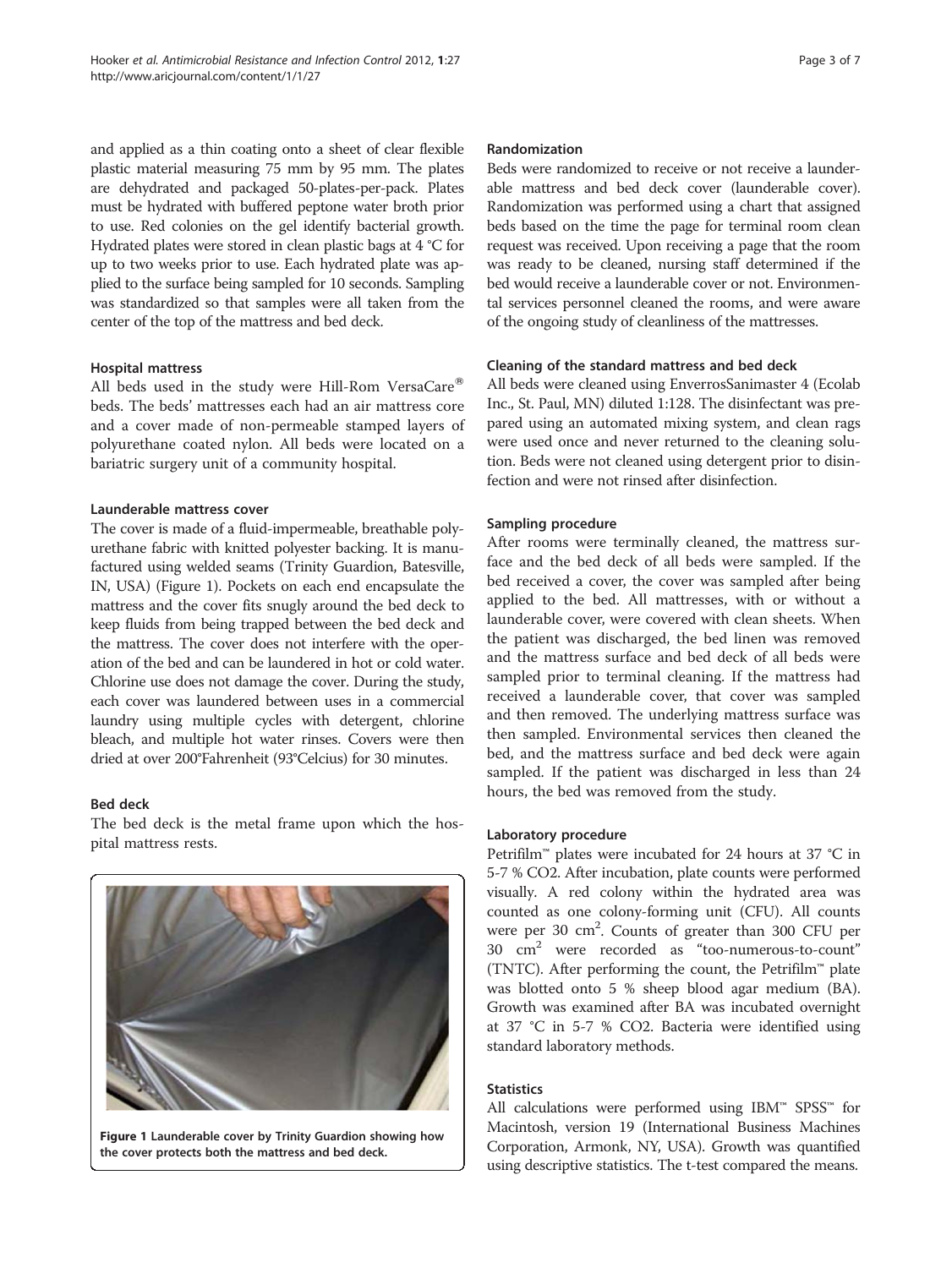|                                                               | Before Patient Use<br>(CFU/30 cm <sup>2</sup> ) | After Discharge <sup>2</sup><br>$(CFU/30 \text{ cm}^2)$ | After terminal cleaning<br>(CFU/30 cm <sup>2</sup> ) |  |
|---------------------------------------------------------------|-------------------------------------------------|---------------------------------------------------------|------------------------------------------------------|--|
| Mattress Surface when NO Cover was used $(n = 38)$            | $7.7 + 14.5$ median = 3                         | $79.1 + 113.4$ median = 25                              | $12.8 \pm 48.2$ median = 3                           |  |
| Surface of Launderable Mattress Cover $(n = 28)$              | $1.1 + 1.2$ median = 1                          | $108 + 126$ median = 35                                 | $1.1 + 1.2^{*}$ median = 1                           |  |
| Mattress Surface when a Launderable cover was used $(n = 28)$ | $2.5 \pm 2.7$ median = 2                        | $3.0 \pm 5.9$ median = 1                                | $3.7 + 8.0$ median = 1                               |  |

<span id="page-3-0"></span>Table 1 Launderable Cover provides a cleaner surface and prevents mattress contamination better than terminal cleaning with quaternary ammonia compound

1. Before patient use all beds were terminally cleaned using quaternary ammonia compound. Launderable covers were laundered prior sampling. All beds were covered with clean sheets prior to patient use.

2. After discharge, but prior to terminal cleaning.

\*After laundering.

#### Results

Sixty-six beds were entered into the study: 38 that did not receive a launderable cover and 28 that did receive a launderable cover. All beds had been terminally cleaned using quaternary ammonia compound prior to being placed in the study, and after use, each bed was again cleaned using quaternary ammonia compound. The average length of stay was similar for both groups (89 hours for beds without a cover and 77 hours for those with a cover;  $p = 0.530$ ).

The launderable cover was significantly cleaner prior to patient use than were the mattresses, which had been terminally cleaned  $(p = 0.0189)$  (Table 1). The mean colony count, prior to patient use, on the 38 mattresses that did not receive a launderable cover was 7.7 CFU/30 cm<sup>2</sup> (median 3 CFU/30  $\text{cm}^2$ ; SD 14.5). The mean colony count, prior to patient use, on the launderable cover was 1.1 CFU/  $30 \text{ cm}^2 \text{ (median 1 CFU/30 cm}^2; SD 1.2).$ 

After the patient was discharged, surfaces were again cultured. The mattresses that did not utilize a launderable cover had significant increases in their bacterial counts (7.7 CFU/30 cm<sup>2</sup> (median 3 CFU/30 cm<sup>2</sup>; SD 14.5) on admission vs. 79.1 CFU/30  $\text{cm}^2$  (median 25 CFU/30  $\text{cm}^2$ ); SD 113.4) at discharge;  $p = 0.001$ ). When the launderable cover was utilized, there was no significant change in bacterial counts on the surface of the mattress (2.5 CFU/ 30 cm2 (median 2 CFU/30 cm2; SD 2.7) on admission vs. 3.0 CFU/30 cm2 (median 1 CFU/30 cm2; SD 5.9) at discharge;  $p = 0.703$ ).

Final testing was performed after the beds were terminally cleaned prior to the next patient. After this terminal cleaning, the mattress surface contamination was decreased from 79.1 CFU/30 cm<sup>2</sup> (median 25 CFU/30 cm<sup>2</sup>; SD 113.4) to  $12.8$  (median  $3$  CFU/ $30$  cm<sup>2</sup>; SD  $48.2$ ) in beds that did

not use a cover, which is only an 84 % reduction (less than log 2 reduction).

#### Contamination of the bed deck

The bed decks of all beds prior to patient use were more contaminated than the mattress surfaces. The mean colony count, prior to patient use, on the 38 bed decks of beds that did not receive a launderable cover was 33.0 CFU/30  $cm<sup>2</sup>$ (median 4 CFU/30  $\text{cm}^2$  ; SD 100.8). The mean colony count, prior to patient use, on bed decks that received a launderable cover was  $28.2$  CFU/30  $\text{cm}^2$  (median 2 CFU/ 30 cm2 ; SD 78.2) (Table 2).

After the patient was discharged, the bed deck was again tested. The bed deck that did not utilize a launderable cover had significantly more bacteria than did the bed decks that had utilized a cover (10.3 CFU/30  $cm<sup>2</sup>$  (median 1.5 CFU/ 30 cm2 ; SD 25.9) vs. 1.9 CFU/30 cm2 (median 1 CFU/  $30 \text{ cm}^2$ ; SD 3.6); p = 0.011).

Final testing was performed on the bed deck after the beds were terminally cleaned. After this terminal cleaning, the bed deck was more contaminated than before terminal cleaning (Table 2)  $(p = 0.031)$ . The mean colony count, after discharge, on the 66 bed decks was 6.7 CFU/30  $\text{cm}^2$  (median 1 CFU/30  $\text{cm}^2$ ; SD 20.2). The mean colony count, after terminal cleaning, on the 66 bed decks increased to 30.9 CFU/30 cm<sup>2</sup> (median 2 CFU/30 cm<sup>2</sup>; SD 86.1). Most commonly the bacteria had been present on both the bed deck and mattress after discharge, but the counts were significantly higher after terminal cleaning. There was one bed where *P. aeruginosa* was present on the mattess after discharge but not on the bed deck. After terminal cleaning, the P. aeruginosa was present on both the mattress and the bed deck.

|                                                                | Before Patient Use <sup>1</sup><br>(CFU/30 cm <sup>2</sup> ) | After Discharge <sup>2</sup><br>(CFU/30 cm <sup>2</sup> ) | After terminal cleaning<br>(CFU/30 cm <sup>2</sup> ) |
|----------------------------------------------------------------|--------------------------------------------------------------|-----------------------------------------------------------|------------------------------------------------------|
| Bed Deck when NO cover utilized $(n = 38)$                     | $33.0 \pm 100.8$ median = 4                                  | $10.3 \pm 25.9$ median = 1.5                              | $43.5 \pm 101.6$ median = 2                          |
| Bed Deck when Launderable Mattress Cover utilized ( $n = 28$ ) | $28.2 \pm 78.2$ median = 2                                   | $1.9 + 3.6$ median = 1                                    | $13.75 + 56.4$ median = 1                            |
| All Bed Decks $(n = 66)$                                       | $31.2 \pm 91.2$ median = 3                                   | $6.7 + 20.2$ median = 1                                   | $30.9 \pm 86.1$ median = 2                           |

1. Before patient use all beds were terminally cleaned using quaternary ammonia compound.

2. After discharge, but prior to terminal cleaning.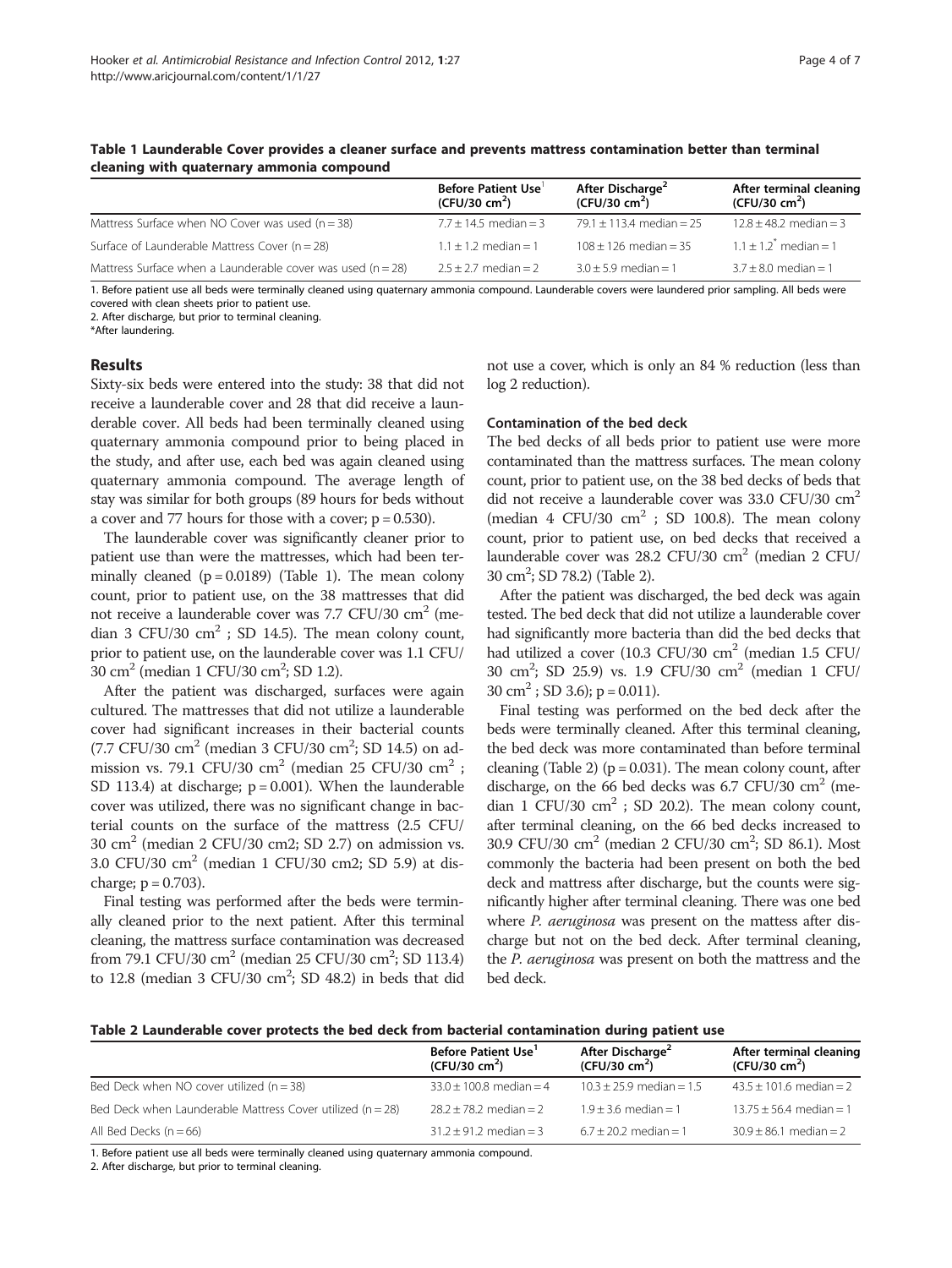#### Controls

The mean bacterial count for control plates  $(n = 62)$  was 0.05 CFU/cm<sup>2</sup> (with only 3 plates having any growth).

#### Bacteria identified

There were 6 samples taken for all beds in the study (one for the mattress surface and one for the bed deck at each of the three time points: pre-admission, dirty after discharge, and after terminal cleaning). An additional two samples were taken when a cover was utitilzed (one sample of the cover before use and one of the dirty cover after discharge). This gave a total of 452 samples. Many samples had multiple bacteria. The bacteria identified included coagulasenegative Staphylococcus, Bacillus species, Micrococcus species, Pseudomonas fluorescens, Pseudomonas aeruginosa, Corynebacterium species, mold, Streptococcusviridans, Rhizobium radiobacter, Paracoccusyeei and Acinetobacter baumannii (Table 3).

#### **Discussion**

It is clear from the current research that hospital mattresses become significantly contaminated during use, even though they are covered with bed linens. These mattresses remain contaminated with bacteria, even after terminal cleaning with quaternary ammonia compound. The use of a launderable mattress cover helps prevent contamination of the hospital mattress and provides a less contaminated environment for patients.

Bacterial contamination in the hospital environment is a risk factor for HAIs [\[32\]](#page-6-0). Several authors have demonstrated that current cleaning protocols do not adequately decontaminate hospital rooms [[6,8](#page-5-0)[,33](#page-6-0)]. Hospital mattresses are often the most contaminated areas of hospital rooms

Table 3 Bacteria isolated from mattress, bed deck, and launderable cover

| <b>Bacteria</b>                   | Number of<br>cultures with<br>bacteria | Percent of<br>total number<br>of cultures |
|-----------------------------------|----------------------------------------|-------------------------------------------|
| Coagulase-negative Staphylococcus | 281                                    | 62.2 %                                    |
| Bacillus species                  | 93                                     | 20.6 %                                    |
| Micrococcus species               | 83                                     | 18.4 %                                    |
| Corynebacterium                   | 13                                     | 2.9%                                      |
| Pseudomonas flourescens           | 9                                      | 2.0 %                                     |
| Mold                              | 9                                      | 2.0%                                      |
| Streptococcus viridians           | 6                                      | $1.3\%$                                   |
| Pseudomonas aeruginosa            | 5                                      | 1.1%                                      |
| Pseudomonas pseudoalcaligenes     | 1                                      | 0.2%                                      |
| Acinetobacter baumannii           |                                        | 0.2%                                      |
| Paracoccusyeei                    | 1                                      | 0.2%                                      |
| Rhizobium radiobacter             |                                        | 0.2%                                      |



[[9](#page-5-0)[,30\]](#page-6-0). Evaluating the hospital environment for contamination can be done by several published methods including bacterial sampling (using swabs, gauze, Dipslide, and RODAC) and measurement for organic matter (using adenosine triphosphate [ATP]) [\[7,8,12,18,](#page-5-0)[26,28](#page-6-0)-[30](#page-6-0)]. The current research utilized Petrifilm™ plates developed by 3 M Corporation for use in the food industry. Petrifilm™ plates do not require technical expertise to use or interpret. One other research team has used a different Petrifilm™ product, Staph Express Plates, to identify the presence of MRSA on egg-crate mattresses [\[31\]](#page-6-0).

In the current study, terminal cleaning failed to eliminate bacteria from the surface of the mattress. Because of this contamination, mattresses that are damaged could allow for bacteria to contaminate the foam interior of the mattress, and this contamination has been linked to HAIs [[13-](#page-5-0) [19](#page-5-0)]. A scanning electron microscope picture of one of the mattresses utilized in the study shows the mattress cover to be both cracked and contaminated with bacteria (Figure 2). The research also demonstrated that the bed deck is more contaminated after terminal cleaning (Table [2](#page-3-0)). This may be a result of cross-contamination from the mattress surface.

A recent Field Safety Notice from Hill-Rom noted that beds "must be kept clean at all times in order to avoid a risk of infection. When cleaning, always check the cover for cuts, tears, cracks, pin holes or snags. Never use a mattress with a damaged cover—replace it before the inner core of the mattress becomes contaminated. If the internal foam of the mattress is soiled, you are advised to replace it as well." [[34](#page-6-0)]

The cleaner used in the current study was a quaternary ammonium compound (Quat), which is the most commonly used disinfectant in the United States [\[35](#page-6-0)]. The Environmental Protection Agency (EPA) has approved Quats for use on hard non-porous surfaces. The mattress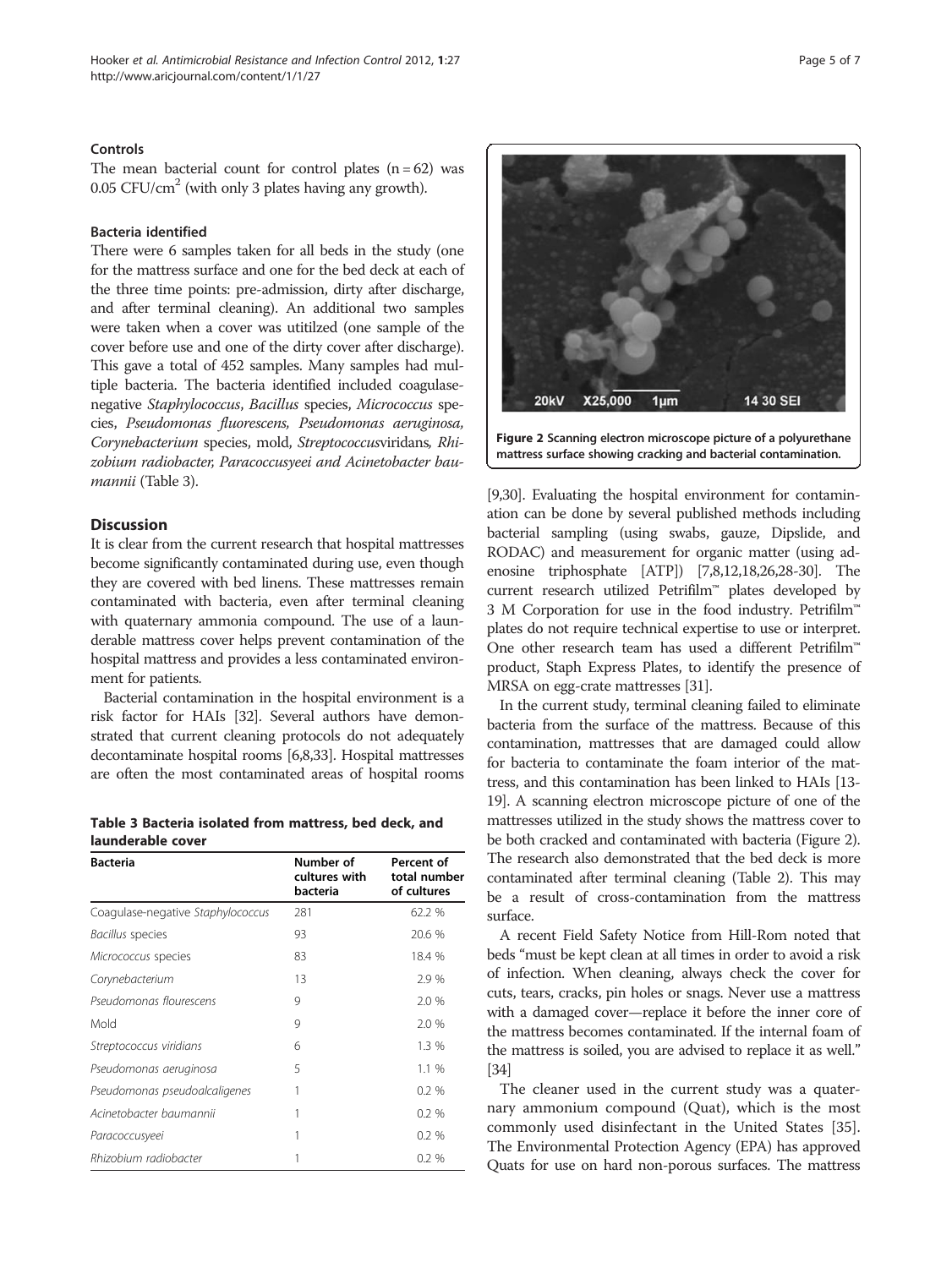<span id="page-5-0"></span>surfaces are soft surfaces. The Quats have "a tendency to become attracted to and absorbed into fabrics." [\[36\]](#page-6-0) Quats are cationic (positively charged) and fabric is anionic (negatively charged), which can cause the chemicals to bind to the fabric and damage it.

In order to be classified as a disinfectant by the EPA, a product must "destroy or irreversibly inactivate infectious fungi and bacteria." [\[37\]](#page-6-0) In order to claim efficacy, the EPA requires that disinfectants kill at least 59 of 60 (98 %) samples placed on hard surfaces, and it must destroy more than  $10^6$  organisms on each plate, after a 10 minute dwell time [\[38,39\]](#page-6-0). The EPA does not certify these chemicals for use on soft or porous surfaces, the type of surface generally found on hospital beds and furniture. In the current study, the disinfectant only decreased bacterial counts on the mattress surface by 84 %, and only 16 % of samples had no growth. This is concerning because, according to published reports, as few as 10 organisms can produce an infection, and bacteria can survive for months on dry surfaces [[40-44](#page-6-0)].

The launderable mattress cover tested in the current study can be cleaned using heat and chlorine without damaging the cover. The manufacturer states that the cover could, if needed, be sterilized. The launderable covers were much cleaner than the surface of the terminally cleaned mattress. The cover also prevented the permanent mattress surface from contamination during use, which could have prevent transmission of bacteria to the next patient. Several studies have demonstrated the significantly increased risk of the subsequent patient contracting diseases when the previous patient had an infection with MRSA, VRE, or C. difficile [10-12].

The present research had limitations: (a) Only a small area of each mattress, bed deck or launderable cover was sampled. (b) The environmental services staff was aware of the purpose of the study, and they may have performed more effective cleaning during the study.

Most mattresses that have undergone terminal cleaning are still contaminated with bacteria. The newlydeveloped launderable cover provides a less contaminated surface and protects the mattress from contamination by the patient.

#### Competing interest

Funding for the research was received by Xavier University from a private foundation on which an investor in Trinity Guardion, maker of a launderable mattress cover, serves.

#### Authors' contributions

EAH participated in the planning of the research, management of the project, data analysis, and manuscript preparation. SDA participated in the planning of the research, directed the laboratory analysis of microbiological growth, and participated in manuscript preparation. LDG participated in planning the research and manuscript preparation. CK participated in the planning of the research, performed the laboratory analysis, and participated in the manuscript preparation. All authors read and approved the final manuscript.

#### Author details

<sup>1</sup>Department of Health Services Administration, Xavier University, 3800 Victory Parkway, ML 5141, Cincinnati, OH 45207-7331, USA. <sup>2</sup>Department of Pathology and Laboratory Medicine, Indiana University School of Medicine, IU Health Pathology Laboratory, 350 W. 11th Street, Indianapolis, IN 46202, USA. <sup>3</sup>TriHealth Clinical Microbiology Laboratory, 619 Oak Street, Cincinnati, OH 45206, USA. <sup>4</sup>IU Health Pathology Laboratory, 350 W. 11th Street, Indianapolis, IN 46202, USA.

#### Received: 22 May 2012 Accepted: 26 July 2012 Published: 26 July 2012

#### References

- 1. Stone PW, Larson E, Kawar LN: A systematic audit of economic evidence linking nosocomial infections and infection control interventions: 1990– 2000. Am J Infect Control 2002, 30(3):145–52.
- 2. Scott RD: The direct medical costs of healthcare-associated infections in U.S. hospitals and the benefits of prevention.: ; 2009. [http://www.cdc.gov/HAI/](http://www.cdc.gov/HAI/burden.html) [burden.html.](http://www.cdc.gov/HAI/burden.html) Accessed 05/11, 2012.
- 3. Klevens RM, Edwards JR, Richards CL, Horan TC, Gaynes RP, Pollock DA, Cardo DM: Estimating Health Care-Associated Infections and Deaths in U. S. Hospitals, 2002. Public Health Rep 2007, 122:160–6.
- 4. Sehulster L, Chinn RYW: Guidelines for environmental infection control in health-care facilities: Recommendations of CDC and the healthcare infection control practices advisory committee(HICPAC). Morb Mortal Weekly Rep. 2003, 52(RR 10):1–44.
- 5. Rutala WA, Weber M: Guideline for disinfection and sterilization in healthcare facilities.: ; 2008. [http://www.cdc.gov/hicpac/Disinfection\\_Sterilization/](http://www.cdc.gov/hicpac/Disinfection_Sterilization/20_00reference.html) [20\\_00reference.html.](http://www.cdc.gov/hicpac/Disinfection_Sterilization/20_00reference.html) Accessed 12/2009, 2009.
- 6. Blythe D, Keenlyside D, Dawson SJ, Galloway A: Environmental contamination due to methicillin-resistant Staphylococcus aureus (MRSA). J Hosp Infect 1998, 38(1):67–9.
- 7. Denton M, Wilcox MH, Parnell P, Green D, Keer V, Hawkey PM, Evans I, et al: Role of environmental cleaning in controlling an outbreak of Acinetobacter baumannii on a neurosurgical intensive care unit. J Hosp Infect 2004, 56(2):106–10.
- 8. Andrade D, Angerami ELS, Padovani CR: A bacteriological study of hospital beds before and after disinfection with phenolic disinfectant. Rev Panam Salud Publica 2000, 7:179–84.
- 9. French GL, Otter JA, Shannon KP, Adams NMT, Watling D, Parks MJ: Tackling contamination of the hospital environment by methicillinresistant Staphylococcus aureus (MRSA): a comparison between conventional terminal cleaning and hydrogen peroxide vapour decontamination. J Hosp Infect 2004, 57(1):31-7.
- 10. Datta R, Platt R, Yokoe DS, Huang SS: Environmental Cleaning Intervention and Risk of Acquiring Multidrug-Resistant Organisms From Prior Room Occupants. Arch Intern Med 2011, 171(6):491.
- 11. Huang SS, Datta R, Platt R: Risk of acquiring antibiotic-resistant bacteria from prior room occupants. Arch Intern Med 2006, 166(18):1945-51.
- 12. Drees M, Snydman DR, Schmid CH, Barefoot L, Hansjosten K, Vue PM, Cronin M, et al: Prior environmental contamination increases the risk of acquisition of vancomycin-resistant enterococci. Clin Infect Dis 2008, 46(5):678.
- 13. Robertson MH, Hoy G, Peterkin IM: Anti-static mattress as reservoir of Pseudomonasinfection. Br Med J 1980, 280:831-2.
- 14. Fujita K, Lilly HA, Kidson A, Ayliffe GA: Gentamicin-resistant Pseudomonas aeruginosa infection from mattresses in a burns unit. Br Med J (Clin Res Ed) 1981, 283(6285):219.
- 15. Ndawula EM, Brown L: Mattresses as reservoirs of epidemic methicillinresistant Staphylococcus aureus. Lancet 1991, 337(8739):488.
- 16. Sherertz RJ, Sullivan ML: An outbreak of infections with Acinetobacter calcoaceticus in burn patients: contamination of patients' mattresses. J Infect Dis 1985, 151(2):252–8.
- 17. Loomes S: The Journal of Infection Control Nursing. Is it safe to lie down in hospital? Nurs Times 1988, 84(49):63–5.
- 18. Simor AE, Lee M, Vearncombe M, Jones-Paul L, Barry C, Gomez M, Fish JS, et al: An outbreak due to multiresistant Acinetobacter baumannii in a burn unit: risk factors for acquisition and management. Infect Control Hosp Epidemiol 2002, 23(5):261–7.
- 19. Hammami A, Arlet G, Ben Redjeb S, Grimont F, Ben Hassen A, Rekik A, Philippon A: Nosocomial outbreak of acute gastroenteritis in a neonatal intensive care unit in tunisia caused by multiply drug resistant